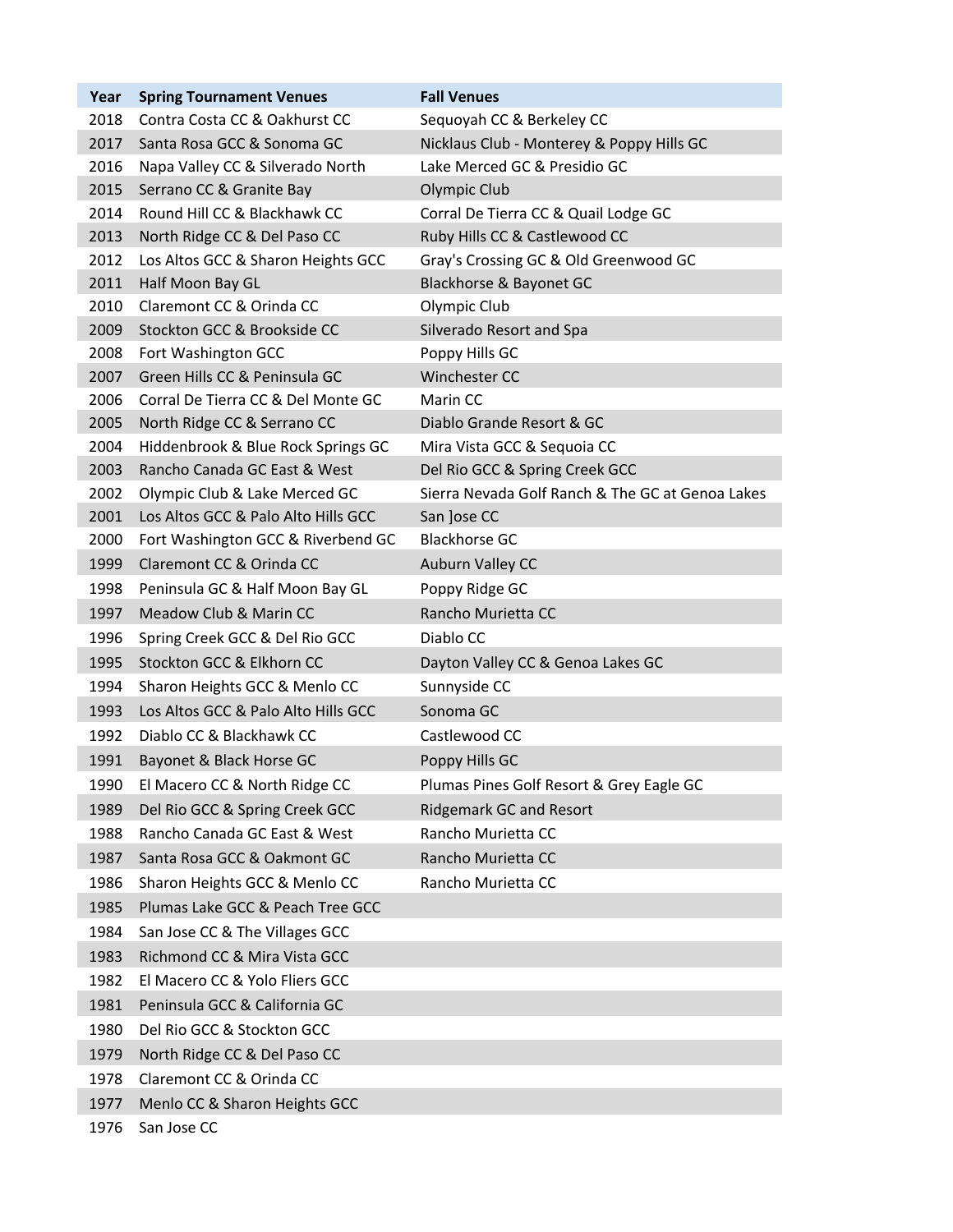| 1975 | <b>Meadow Club</b>          |
|------|-----------------------------|
| 1974 | Mira Vista GCC              |
| 1973 | Del Rio GCC                 |
| 1972 | Rancho Canada GC            |
| 1971 | <b>Stockton GCC</b>         |
| 1970 | Silverado Resort and Spa    |
| 1969 | <b>Meadow Club</b>          |
| 1968 | Diablo CC                   |
| 1967 | San Jose CC                 |
| 1966 | Menlo CC                    |
| 1965 | Carmel Valley Hotel and Spa |
| 1964 | Del Rio GCC                 |
| 1963 | Menlo CC                    |
| 1962 | San Jose CC                 |
| 1961 | La Rinconada CC             |
| 1960 | Olympic Club                |
| 1959 | <b>Stockton GCC</b>         |
| 1958 | Menlo CC                    |
| 1957 | <b>Claremont CC</b>         |
| 1956 | Menlo CC                    |
| 1955 | <b>Claremont CC</b>         |
| 1954 | <b>Burlingame CC</b>        |
| 1953 | Menlo CC                    |
| 1952 | Claremont CC                |
| 1951 | <b>Burlingame CC</b>        |
| 1950 | Menlo CC                    |
| 1949 | <b>Claremont CC</b>         |
| 1948 | <b>Burlingame CC</b>        |
| 1947 | Menlo CC                    |
| 1946 | Claremont CC                |
| 1945 | Olympic Club                |
| 1944 | Olympic Club                |
| 1943 | No Tournament               |
| 1942 | Menlo CC                    |
| 1941 | Claremont CC                |
| 1940 | Menlo CC                    |
| 1939 | <b>Burlingame CC</b>        |
| 1938 | Claremont CC                |
| 1937 | Menlo CC                    |
| 1936 | Menlo CC                    |
| 1935 | <b>Burlingame CC</b>        |
| 1934 | San Jose CC                 |
| 1933 | Claremont CC                |